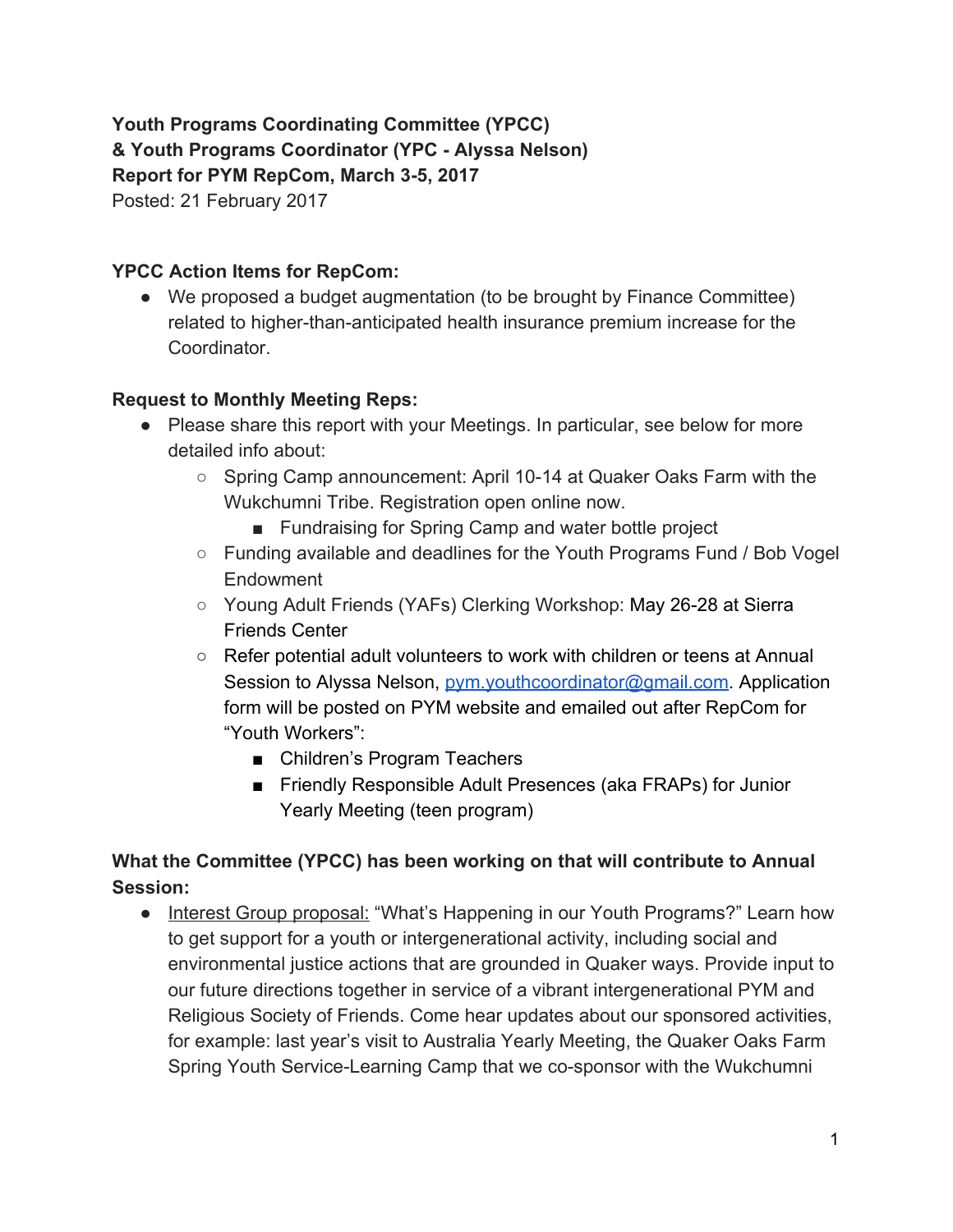Tribe and Quaker Oaks Farm, and participation in the "Quakers, First Nations, and American Indians" conference in Philadelphia.

- Any other Australia Yearly Meeting visit follow-up as requested by the Presiding Clerk or others
- Continued education of PYM Friends and reporting on how the YPCC acts as a resource within PYM, including stewardship of the Bob Vogel Endowment / Youth Programs Fund.

# **What the Coordinator (YPC) is working on that will contribute to Annual Session:**

- Continued support to various age-based programs of PYM (Junior Yearly Meeting/JYM teens and adult support committee, Children's Program, Young Adult Friends)
	- $\circ$  Supporting discernment around equity in compensation to adults who volunteer with Children's Program and JYM, as well as improving visibility and appreciation of these volunteers. (Both programs comp the registration costs for their volunteers up to the cost of a shared dorm, and Children's Program has had an additional stipend in recent years.)
	- Improving awareness of financial assistance options and access to info
	- Supporting JYM's discernment around sleeping arrangements
	- Supporting JYM, CP, YAFs, and M&O with program planning and coordination of communication about joint activities
	- Supporting JYM and CP outreach to potential volunteers (FRAPs and Teachers)
		- Improving Youth Worker Application Form again this year. Will be available soon after RepCom
- Collaboration with M&O, Presiding Clerk, Assistant to Clerk, Registrars
	- Improving registration forms and processes for Annual Session
	- Helping plan an activity around "Respectful Relationships among Friends in PYM" / Community Expectations for all attendees
	- Helping revise PYM's Child Abuse Prevention Policy
	- Serving on the Electronic Communications Subcommittee of M&O, particularly on the website working group

# **Programs and Calendar Highlights:**

• We continue to support the Spring Youth Service-Learning Camp at Quaker Oaks Farm (Visalia, CA), which this year will happen April 10-14. Now entering its 4th camp year!

([https://quakeroaksfarm.org/blogevents/service-camp-registration\)](https://quakeroaksfarm.org/blogevents/service-camp-registration).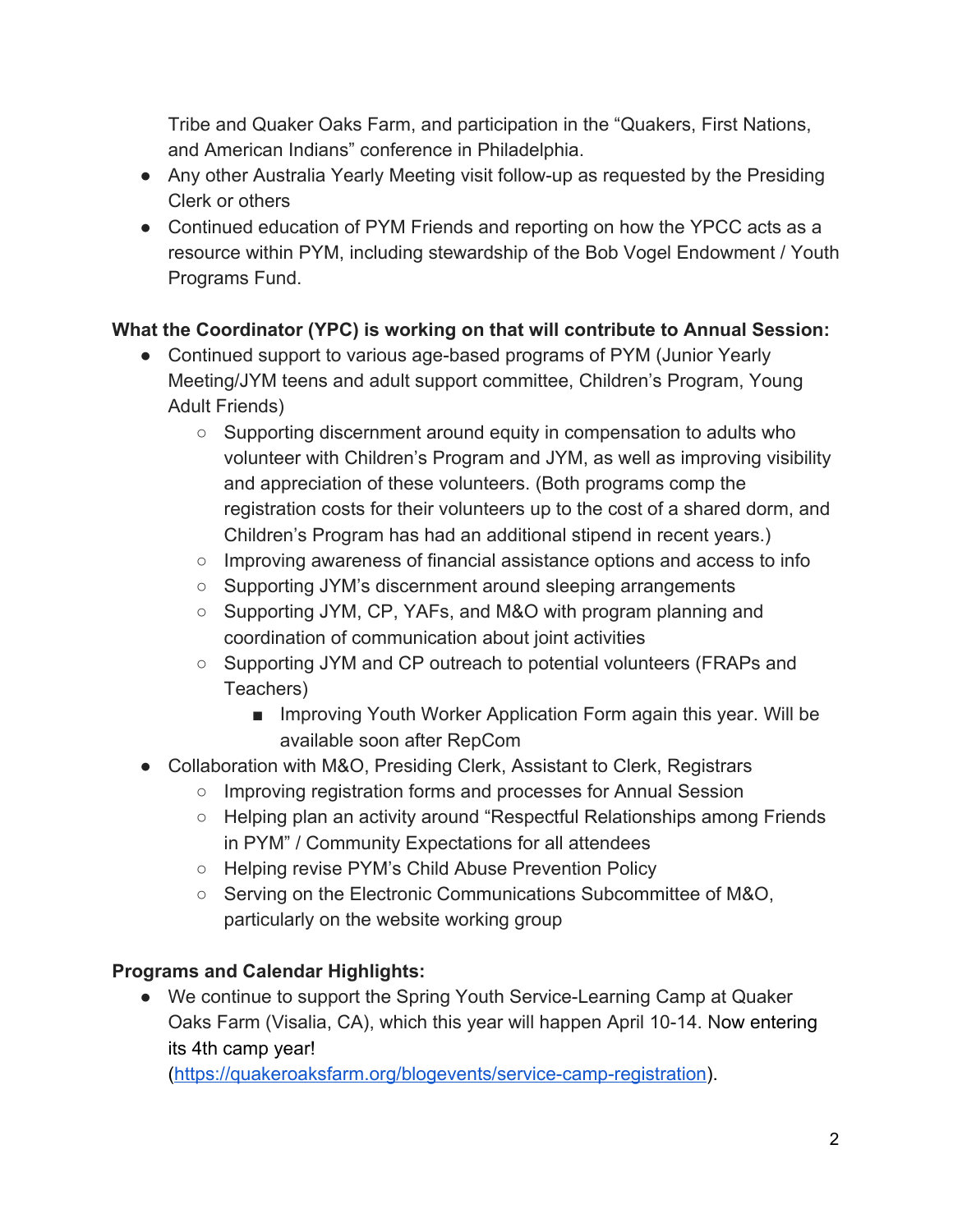- We invite Friends to join us in sponsoring youth to attend camp; Quaker Oaks Farm (QOF) and the Wukchumni Tribe are doing fundraising to match the \$3,000 grant from our Youth Programs Fund.
- Camp is an opportunity for Native and Non-Native youth and adults to gather together on the land, share who we are and where we come from, learn history not usually taught in school, practice local Wukchumni traditions, interact with Tribal Elders, participate in a sweat lodge ceremony and many other fun activities. Our focus this year will be on the land, water and people of the place now called "Quaker Oaks Farm." We will trace the source of our water upstream and consider how we can all be Water Protectors. We will work together to plant more pollinator habitat here, installing drought-tolerant native plants using a method that campers can easily then do at home. And we will share our histories and love one another across seeming divides, all through fun, interactive activities.
	- New this year: a reusable QOF water bottle that will be part of a water education project. Each camper will receive a bottle, and the bottles are also available for purchase as a fundraiser to support the water education project at camp, promote trust of the safe-to-drink well water at the farm, and reduce use of single use bottles.
- We are excited to support an upcoming clerking workshop being organized by and for YAFs, May 26-28 at Sierra Friends Center with co-facilitators Eric Moon and Diego Navarro. Contact Rebekah Percy, YAF Co-Clerk, pacym.yafclerks@gmail.com
- The updated Youth & Intergenerational Calendar on the PYM website continues to serve as a public apparatus for anyone interested in learning more about youth-related activities [\(http://www.pacificyearlymeeting.org/youth/calendar/\)](http://www.pacificyearlymeeting.org/youth/calendar/)

### **Bob Vogel Endowment Youth Programs Fund:**

Applications are due to the YPCC on or before March 20th, June 20th, September 20th and December 20th (near the equinoxes and solstices).

<http://www.pacificyearlymeeting.org/youth/resources-funding/>

The fund continues to help us to provide spiritual, financial, and other material support to Friends. Since last Annual Session, we've approved funding the upcoming QOF Spring Camp, the YAF Clerking Workshop, intervisitation between Quarterly Meetings, and social/environmental actions. So far this year, we have supported people to attend the following: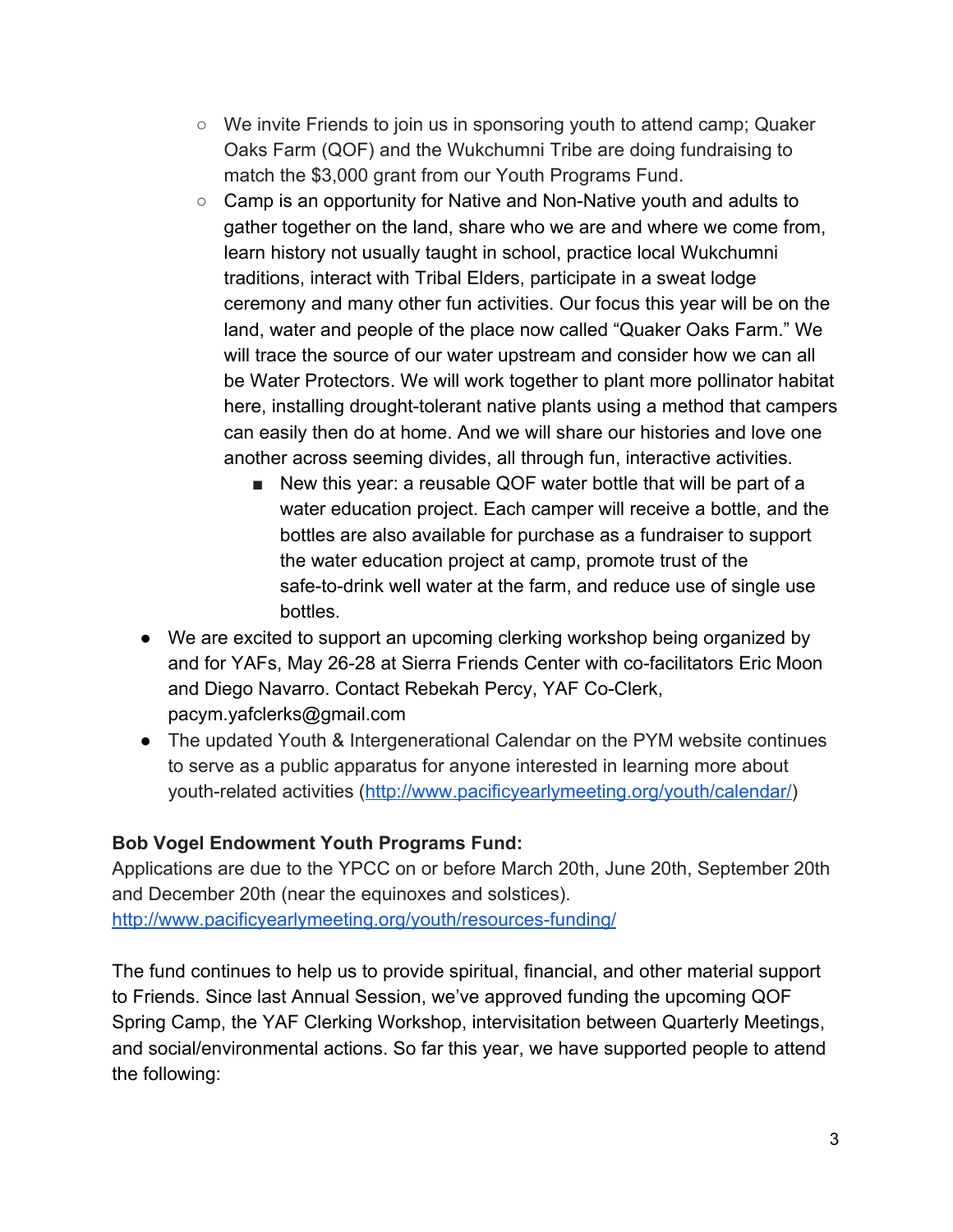- "Quakers, First Nations and American Indians" Conference in Philadelphia: 4 Quakers and 4 Wukchumni Yokuts (including 4 teens and 4 adults)
	- See the forthcoming article in *Western Friend* about our delegation's experiences and learning from the conference
- The Women's March on Washington
- College Park Quarterly Meeting's winter gathering

Although we usually fund Quaker-specific activities, YPCC will consider funding other social/environmental action, especially by young Friends who have some kind of anchoring support in place (e.g., support can range from being connected with a small group of 2+ Friends to having a formal support or anchor committee) and who are willing to report back to YPCC/PYM/their Meeting. We are in the process of discussing with M&O how this relates to the Leadings Fund.

We continue to find good reason to utilize some of the fund to have our YPC Committee attend one event per year; this has shown benefits both to our committee (by creating a greater shared understanding among us about the state of our Society, its needs and its strengths) and to the host events/organizations (so far SCQM and CPQM). We also see there might be benefit to us getting together solely for the purpose of committee work.

#### **State of the YPCC:**

The YPC Committee continues to meet once a month via conference call to talk about pending matters, review proposals and requests for funding or other support, receive updates on events, and carry out subcommittee work. The Supervisor communicates more frequently with the Coordinator, usually by email and phone. We also had our annual face-to-face meeting during College Park Quarterly Meeting's winter gathering, where we shared space with JYM Committee, which also came to CPQM have a meeting and to participate with the CPQM teen program. We appreciate Berkeley Friends Meeting for hosting us during CPQM. We used this time to get acquainted, delegate to our subcommittees, decide how to face increased health insurance premium for the Coordinator, and finish a performance review of the Coordinator (Alyssa). We came out of the meeting strengthened as a committee and more clear about what we need to do next. We also express thanks for the work Steve Leeds has put into being Alyssa's supervisor for the past few years and for Barbara Babin during the transition as Barbara prepares to take on the supervisor role next year.

### **Committee Members:**

*At-Large Three-Year Terms:* Jennifer Carr, Las Vegas WG / La Jolla (2017)